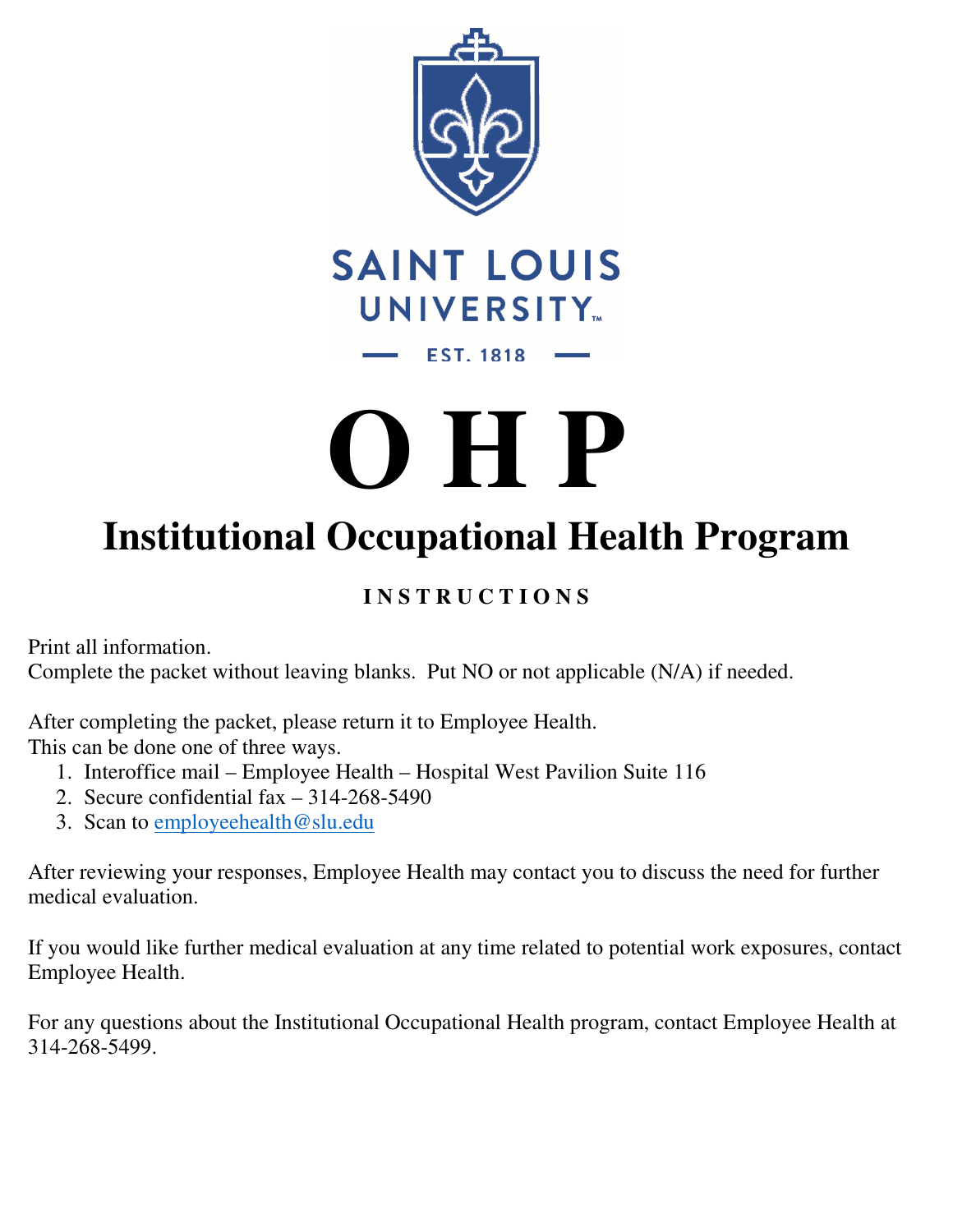#### **Saint Louis University Institutional Occupational Health Program Background**

Regulatory and funding agencies require that Saint Louis University offer an Occupational Health Program (OHP). Each person listed on an Animal Use Protocol approved by the Institutional Animal Care and Use Committee (IACUC) must be informed about the OHP and be afforded the opportunity to participate. Prior to approval of an animal use protocol, IACUC must be able to confirm that each person listed on the protocol has been offered the OHP.

The OHP program centers around four things:

- 1. Medical history evaluation.
	- a. Participants are asked to complete this questionnaire to obtain information about personal health as it relates to potential work exposure to biological pathogens, recombinant DNA, and/or laboratory animals.
	- b. The OHP medical questionnaire is completed by each participant by following the INSTRUCTIONS on cover page of this OHP Medical Questionnaire.
	- c. The OHP medical questionnaire is reviewed by Employee Health with attention to animal allergies, ergonomics, and immune suppression issues.
	- d. This questionnaire may be completed at the time of hire, if work starts on a new protocol, or at intervals while working on an existing protocol.
	- e. This information will become part of the individual's Employee Health record. This will NOT become part of a SLU personnel record, a SLU*Care* medical record, or a hospital medical record.
	- f. Instructions for returning documentation to Employee Health are listed on page two of the form.
- 2. Tetanus immunization every 10 years. Employee Health will advise each participant should an update be needed.
- 3. Tuberculosis screening. Employee Health will advise each participant should an update be needed.
- 4. Evaluation of work related injuries and illnesses.
	- a. Should a work-related injury or illness occur related to this project, the involved employee should report it immediately to their supervisor and an Employee Report of Injury form should be completed.
	- b. The supervisor should phone ahead to advise either Employee Health or SLU Hospital Emergency Room of the incident and incoming exposed patient.
	- c. The injured employee should be referred to:
		- Employee Health

SLU Hospital - West Pavilion – 3655 Vista Avenue – Suite 116

Hours: 7:30 am to 3:30 PM - Monday – Friday - excluding holidays.

d. If the work-related injury or illness occurs outside business hours or if the work-related injury is severe, the injured employee should report to the Emergency Room at SLU Hospital. If the initial treatment occurs in the ER, the injured employee MUST follow up with Employee Health on the next working day. An original Employee Report of Injury form must be provided to Employee Health at the time of evaluation.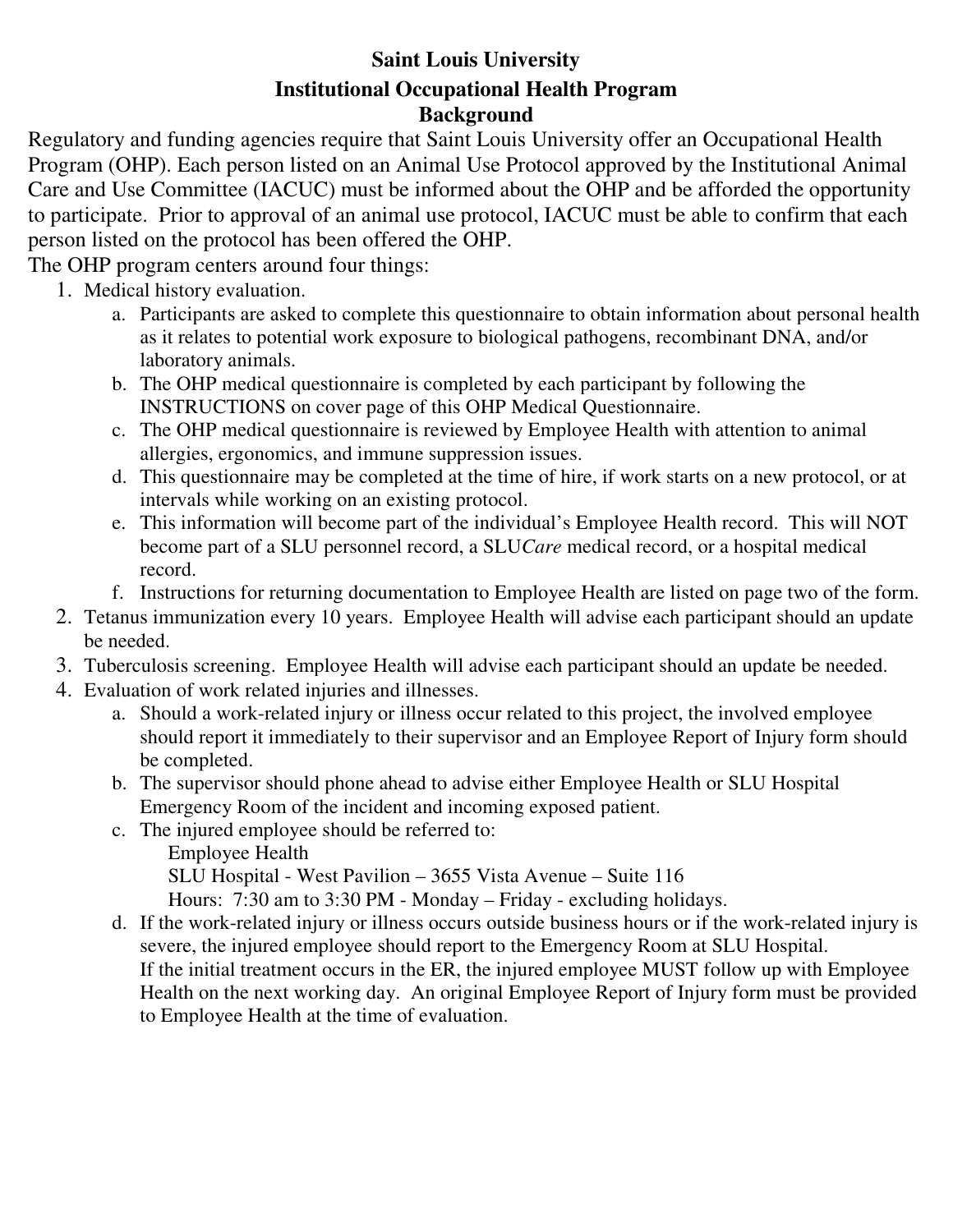## EMPLOYEE HEALTH

providing work related healthcare services for employees of Saint Louis University and SSM Health Saint Louis University Hospital

## **REGISTRATION INFORMATION**

|                            | OCCUPATION                                                                                                                 |  |  |  |  |
|----------------------------|----------------------------------------------------------------------------------------------------------------------------|--|--|--|--|
|                            |                                                                                                                            |  |  |  |  |
|                            | SUPERVISOR ___________________________________SUPERVISOR PHONE _________________                                           |  |  |  |  |
|                            |                                                                                                                            |  |  |  |  |
|                            | BIRTHDATE _______ -- ______ -- _________ AGE __________ SEX _________ OFEMALE __________                                   |  |  |  |  |
|                            | MARITAL STATUS Dsingle Dmarried Religious preference (optional) ________________                                           |  |  |  |  |
|                            |                                                                                                                            |  |  |  |  |
|                            |                                                                                                                            |  |  |  |  |
|                            |                                                                                                                            |  |  |  |  |
|                            |                                                                                                                            |  |  |  |  |
|                            |                                                                                                                            |  |  |  |  |
|                            |                                                                                                                            |  |  |  |  |
|                            |                                                                                                                            |  |  |  |  |
|                            |                                                                                                                            |  |  |  |  |
| <b>ALLERGIES</b>           |                                                                                                                            |  |  |  |  |
| <b>LAST TETANUS SHOT</b>   |                                                                                                                            |  |  |  |  |
|                            | <b>EMPLOYEE HEALTH</b><br>3655 Vista Ave., West Pavilion Suite 116                                                         |  |  |  |  |
| SAINT LOUIS<br>UNIVERSITY. | St. Louis, MO 63110-2539<br><b>SSM</b> Health<br>p   (314) 268-5499<br>f (314) 268-5490<br>Saint Louis University Hospital |  |  |  |  |

Saint Louis University Hospital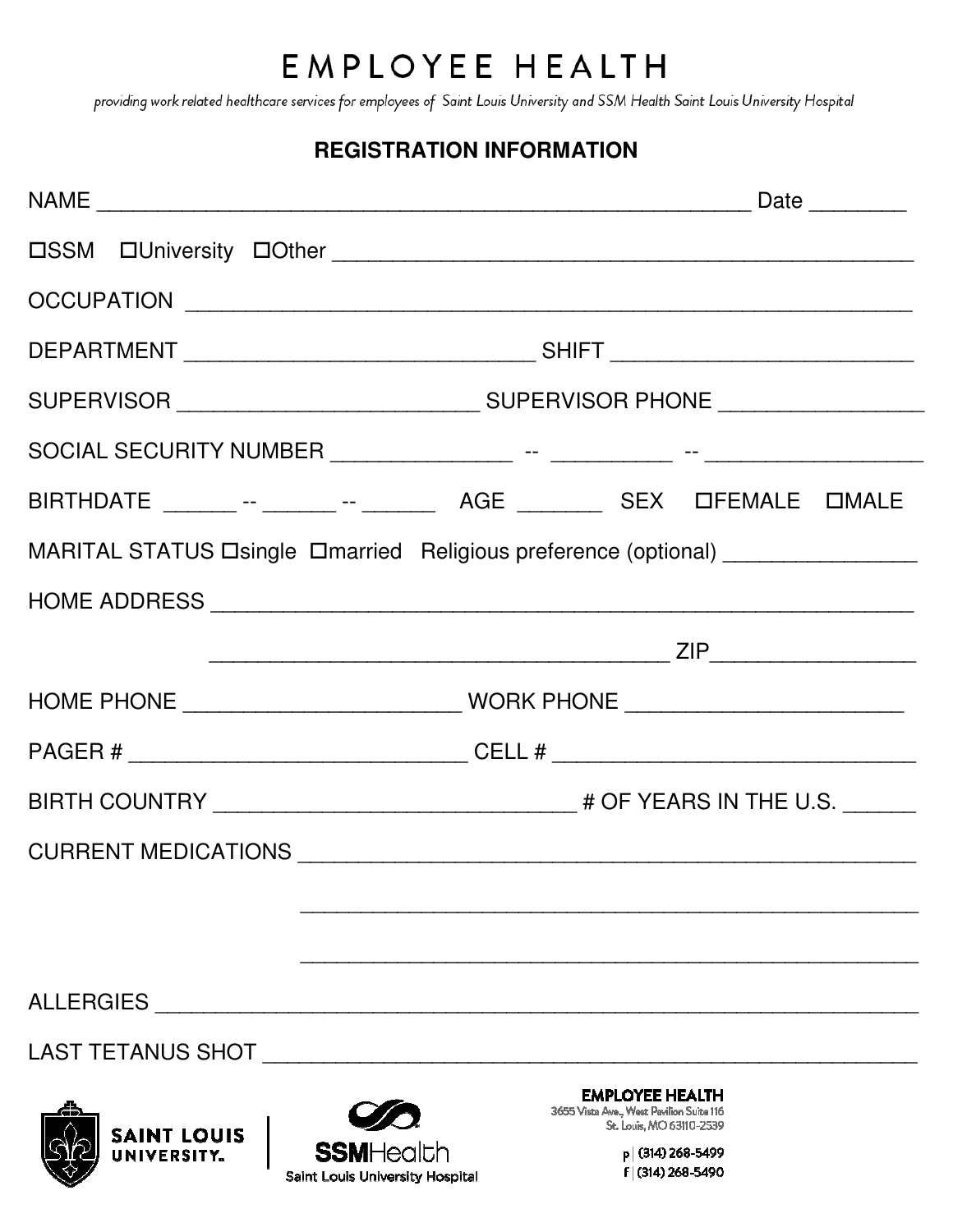## EMPLOYEE HEALTH

providing work related healthcare services for employees of Saint Louis University and SSM Health Saint Louis University Hospital

|                 | <b>YES</b> | NO | Mark YES to medical conditions that you have now or have had in the past. Mark NO to medical conditions you have never had.<br>Make a mark for each question. Per regulations, we cannot accept lines drawn down the NO column. |  |  |  |
|-----------------|------------|----|---------------------------------------------------------------------------------------------------------------------------------------------------------------------------------------------------------------------------------|--|--|--|
| 1               |            |    | Chickenpox disease in the past                                                                                                                                                                                                  |  |  |  |
| $\overline{2}$  |            |    | Fatigue                                                                                                                                                                                                                         |  |  |  |
| $\overline{3}$  |            |    | <b>Allergic Reactions</b>                                                                                                                                                                                                       |  |  |  |
| $\overline{4}$  |            |    | Rashes                                                                                                                                                                                                                          |  |  |  |
| 5               |            |    | Skin diseases/Dermatitis                                                                                                                                                                                                        |  |  |  |
| 6               |            |    | <b>Scars</b>                                                                                                                                                                                                                    |  |  |  |
| $\overline{7}$  |            |    | <b>Identifying Marks</b>                                                                                                                                                                                                        |  |  |  |
| $\overline{8}$  |            |    | Hives/Chronic Itching                                                                                                                                                                                                           |  |  |  |
| 9               |            |    | <b>Glove Powder Reaction</b>                                                                                                                                                                                                    |  |  |  |
| 10              |            |    | <b>Watery Eyes</b>                                                                                                                                                                                                              |  |  |  |
| 11              |            |    | <b>Nasal Congestion</b>                                                                                                                                                                                                         |  |  |  |
| 12              |            |    | Wheezing                                                                                                                                                                                                                        |  |  |  |
| 13              |            |    | <b>Reactions to Animals</b>                                                                                                                                                                                                     |  |  |  |
| 14              |            |    | <b>Latex Reaction</b>                                                                                                                                                                                                           |  |  |  |
| 15              |            |    | Head Injury/Skull Fracture                                                                                                                                                                                                      |  |  |  |
| 16              |            |    | Headaches-chronic/frequent                                                                                                                                                                                                      |  |  |  |
| 17              |            |    | Memory Trouble                                                                                                                                                                                                                  |  |  |  |
| 18              |            |    | Epilepsy/Seizures/Convulsions/Fits                                                                                                                                                                                              |  |  |  |
| $\overline{19}$ |            |    | <b>Mental Trouble</b>                                                                                                                                                                                                           |  |  |  |
| 20              |            |    | Concussion                                                                                                                                                                                                                      |  |  |  |
| 21              |            |    | Fainting/Lightheadedness                                                                                                                                                                                                        |  |  |  |
| 22              |            |    | Dizzy/Balance Trouble                                                                                                                                                                                                           |  |  |  |
| 23              |            |    | Loss of Consciousness                                                                                                                                                                                                           |  |  |  |
| 24              |            |    | Stroke                                                                                                                                                                                                                          |  |  |  |
| 25              |            |    | Paralysis                                                                                                                                                                                                                       |  |  |  |
| 26              |            |    | Thinking Trouble                                                                                                                                                                                                                |  |  |  |
| 27              |            |    | Sleep Disorder                                                                                                                                                                                                                  |  |  |  |
| 28              |            |    | Glasses and/or Contacts                                                                                                                                                                                                         |  |  |  |
| 29              |            |    | <b>Blindness</b>                                                                                                                                                                                                                |  |  |  |
| 30              |            |    | <b>Color Blindness</b>                                                                                                                                                                                                          |  |  |  |
| 31              |            |    | Glaucoma                                                                                                                                                                                                                        |  |  |  |
| 32              |            |    | Cataracts                                                                                                                                                                                                                       |  |  |  |
| 33              |            |    | Eye Disease/Eye Trouble                                                                                                                                                                                                         |  |  |  |
| 34              |            |    | <b>Decreased Hearing</b>                                                                                                                                                                                                        |  |  |  |
| 35              |            |    | Draining Ear                                                                                                                                                                                                                    |  |  |  |
| 36              |            |    | Ringing in the Ears                                                                                                                                                                                                             |  |  |  |
| 37              |            |    | Ruptured Eardrum                                                                                                                                                                                                                |  |  |  |
| 38              |            |    | Hearing Aid                                                                                                                                                                                                                     |  |  |  |
| 39              |            |    | Hay Fever/Allergies                                                                                                                                                                                                             |  |  |  |
| $\overline{40}$ |            |    | <b>Frequent Sore Throats</b>                                                                                                                                                                                                    |  |  |  |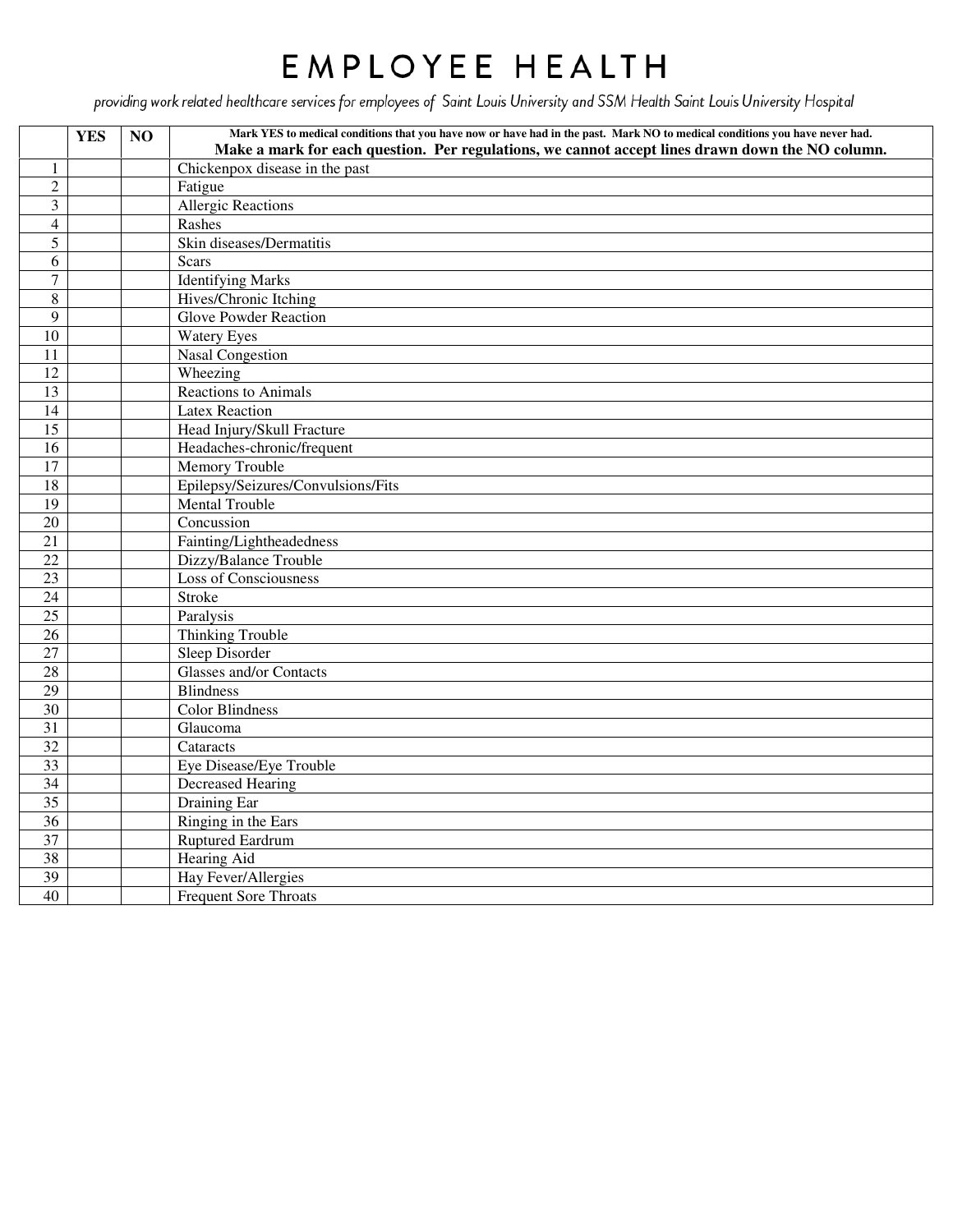|                 | <b>YES</b> | NO | Mark YES to medical conditions that you have now or have had in the past. Mark NO to medical conditions you have never had. |  |  |  |
|-----------------|------------|----|-----------------------------------------------------------------------------------------------------------------------------|--|--|--|
|                 |            |    | Make a mark for each question. Per regulations, we cannot accept lines drawn down the NO column.                            |  |  |  |
| 41              |            |    | Sinus Trouble                                                                                                               |  |  |  |
| 42              |            |    | Tonsillectomy +/- Adenoids                                                                                                  |  |  |  |
| 43              |            |    | Tuberculosis Disease                                                                                                        |  |  |  |
| 44              |            |    | Positive PPD Previously Documented                                                                                          |  |  |  |
| 45              |            |    | <b>BCG</b> Vaccination                                                                                                      |  |  |  |
| 46              |            |    | <b>INH</b> Therapy in the Past                                                                                              |  |  |  |
| 47              |            |    | Chronic Cough                                                                                                               |  |  |  |
| 48              |            |    | Coughing Up Blood                                                                                                           |  |  |  |
| 49              |            |    | Weight Loss Unexplained                                                                                                     |  |  |  |
| 50              |            |    | <b>Night Sweats</b>                                                                                                         |  |  |  |
| 51              |            |    | Fever Unexplained                                                                                                           |  |  |  |
| 52              |            |    | <b>Chest Pain</b>                                                                                                           |  |  |  |
| 53              |            |    | <b>Current Smoker</b>                                                                                                       |  |  |  |
| 54              |            |    | Previous Smoker                                                                                                             |  |  |  |
| 55              |            |    | Never Smoker                                                                                                                |  |  |  |
| 56              |            |    | Pneumonia                                                                                                                   |  |  |  |
| 57              |            |    | Asthma/Wheezing                                                                                                             |  |  |  |
| 58              |            |    | Emphysema/COPD                                                                                                              |  |  |  |
| 59              |            |    | Chronic Bronchitis                                                                                                          |  |  |  |
| 60              |            |    | Shortness of Breath                                                                                                         |  |  |  |
| 61              |            |    | Respirator Use in Past                                                                                                      |  |  |  |
| 62              |            |    | <b>Collapsed Lung</b>                                                                                                       |  |  |  |
| 63              |            |    | <b>Heart Trouble</b>                                                                                                        |  |  |  |
| 64              |            |    | Heart Attack/Artery Block                                                                                                   |  |  |  |
| 65              |            |    | Palpitations                                                                                                                |  |  |  |
| 66              |            |    | Heart Valve Trouble                                                                                                         |  |  |  |
| 67              |            |    | High Blood Pressure/Hypertension                                                                                            |  |  |  |
| 68              |            |    | Low Blood Pressure                                                                                                          |  |  |  |
| 69              |            |    | Carotid Artery Disease                                                                                                      |  |  |  |
| 70              |            |    | Ulcer                                                                                                                       |  |  |  |
| 71              |            |    | <b>Indigestion/Stomach Trouble</b>                                                                                          |  |  |  |
| 72              |            |    | Gallbladder disease                                                                                                         |  |  |  |
| 73              |            |    | Appendicitis                                                                                                                |  |  |  |
| 74              |            |    | Liver Disease/Jaundice                                                                                                      |  |  |  |
| $\overline{75}$ |            |    | Hepatitis A                                                                                                                 |  |  |  |
| 76              |            |    | <b>Hepatitis B</b>                                                                                                          |  |  |  |
| $78\,$          |            |    | Hepatitis C                                                                                                                 |  |  |  |
| 79              |            |    | Diabetes                                                                                                                    |  |  |  |
| $80\,$          |            |    | Pancreas Disease                                                                                                            |  |  |  |
| $81\,$          |            |    | <b>Thyroid Disease</b>                                                                                                      |  |  |  |
| 82              |            |    | Weight Gain                                                                                                                 |  |  |  |
| 83              |            |    | <b>Blood</b> in Stools                                                                                                      |  |  |  |
| $\bf 84$        |            |    | Kidney Disease/Kidney Stones                                                                                                |  |  |  |
| 85              |            |    | Hemorrhoids                                                                                                                 |  |  |  |
| 86              |            |    | Constipation                                                                                                                |  |  |  |
| $87\,$          |            |    | Hernia                                                                                                                      |  |  |  |
| $88\,$          |            |    | Blood/Infection of Urine                                                                                                    |  |  |  |
| 89              |            |    | Neck(cervical spine) injury/strain/pain/fracture/surgery                                                                    |  |  |  |
| 90              |            |    | Thoracic spine injury/strain/pain/fracture/surgery                                                                          |  |  |  |
|                 |            |    |                                                                                                                             |  |  |  |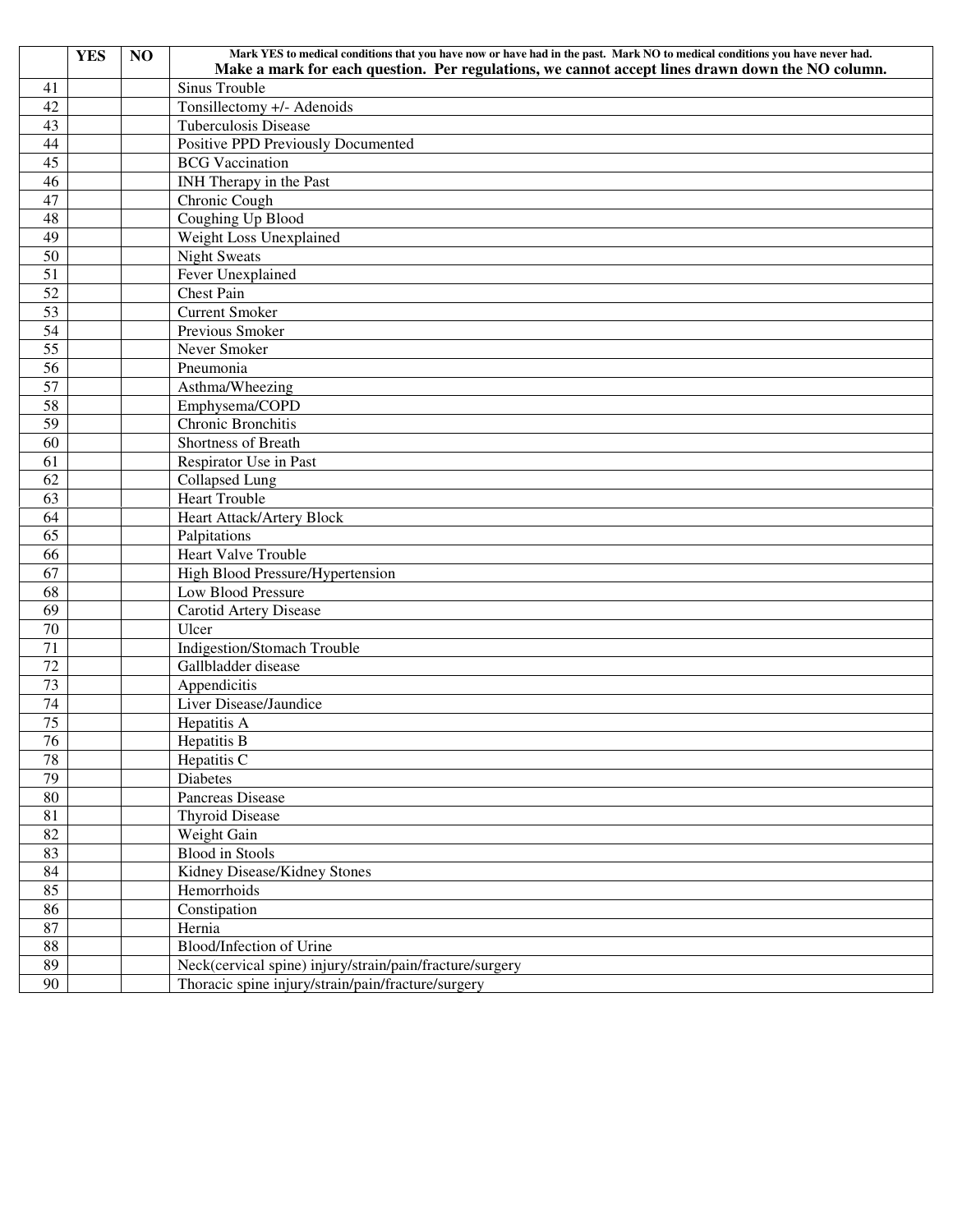|     | <b>YES</b> | N <sub>O</sub> | Mark YES to medical conditions that you have now or have had in the past. Mark NO to medical conditions you have never had. |  |  |  |
|-----|------------|----------------|-----------------------------------------------------------------------------------------------------------------------------|--|--|--|
|     |            |                | Make a mark for each question. Per regulations, we cannot accept lines drawn down the NO column.                            |  |  |  |
| 91  |            |                | Lumbar (low back) spine injury/strain/pain/fracture/surgery                                                                 |  |  |  |
| 92  |            |                | Finger/Hand/Wrist injury/strain/pain/fracture/surgery                                                                       |  |  |  |
| 93  |            |                | Elbow injury/strain/pain/fracture/surgery                                                                                   |  |  |  |
| 94  |            |                | Shoulder injury/strain/pain/fracture/surgery                                                                                |  |  |  |
| 95  |            |                | Toe/Foot/Ankle injury/strain/pain/fracture/surgery                                                                          |  |  |  |
| 96  |            |                | Knee injury/strain/pain/fracture/surgery                                                                                    |  |  |  |
| 97  |            |                | Hip injury/strain/pain/fracture/surgery                                                                                     |  |  |  |
| 98  |            |                | Arthritis/Rheumatism/Joint pain/swelling                                                                                    |  |  |  |
| 99  |            |                | Swelling legs/ankles                                                                                                        |  |  |  |
| 100 |            |                | Varicose Veins/Leg Ulcers                                                                                                   |  |  |  |
| 101 |            |                | Gout                                                                                                                        |  |  |  |
| 102 |            |                | <b>Amputation/Deformity</b>                                                                                                 |  |  |  |
| 103 |            |                | Cancer/Tumor                                                                                                                |  |  |  |
| 104 |            |                | Anemia/Bleeding/Bruises                                                                                                     |  |  |  |
| 105 |            |                | Blood disease/Leukemia                                                                                                      |  |  |  |
| 106 |            |                | Gynecological Disease/Surgery                                                                                               |  |  |  |
| 107 |            |                | <b>Prostate Disease/Surgery</b>                                                                                             |  |  |  |
| 108 |            |                | Surgeries/operations                                                                                                        |  |  |  |
| 109 |            |                | Hospitalizations                                                                                                            |  |  |  |
| 110 |            |                | Fear of Heights                                                                                                             |  |  |  |
| 111 |            |                | Fear of Small Places                                                                                                        |  |  |  |
| 112 |            |                | Prior Military Service                                                                                                      |  |  |  |
| 113 |            |                | Rejected for Military Service                                                                                               |  |  |  |
| 114 |            |                | Rejected for Life Insurance                                                                                                 |  |  |  |
| 115 |            |                | Rejected for Employment                                                                                                     |  |  |  |
| 116 |            |                | Drink Alcoholic Beverages                                                                                                   |  |  |  |
| 117 |            |                | <b>Recreational Drug Use</b>                                                                                                |  |  |  |
| 118 |            |                | Smokeless Tobacco Product Use                                                                                               |  |  |  |
| 119 |            |                | Do you have any abnormal/decreased sensation/numbness/tingling in the fingers/hands/wrists/forearms?                        |  |  |  |
| 120 |            |                | Are you presently under the care of a physician?                                                                            |  |  |  |
| 121 |            |                | Do you have any previous work-related injury?                                                                               |  |  |  |

Patient Signature Date





\_\_\_\_\_\_\_\_\_\_\_\_\_\_\_\_\_\_\_\_\_\_\_\_\_\_\_\_\_\_\_\_\_\_\_\_\_\_\_\_\_\_\_\_\_\_\_\_\_\_\_\_\_\_\_\_\_\_\_\_\_\_\_\_\_\_\_\_ \_\_\_\_\_--\_\_\_\_\_--\_\_\_\_\_

**EMPLOYEE HEALTH** 

3655 Vista Ave., West Pavilion Suite 116<br>St. Louis, MO 63110-2539

p | (314) 268-5499 f (314) 268-5490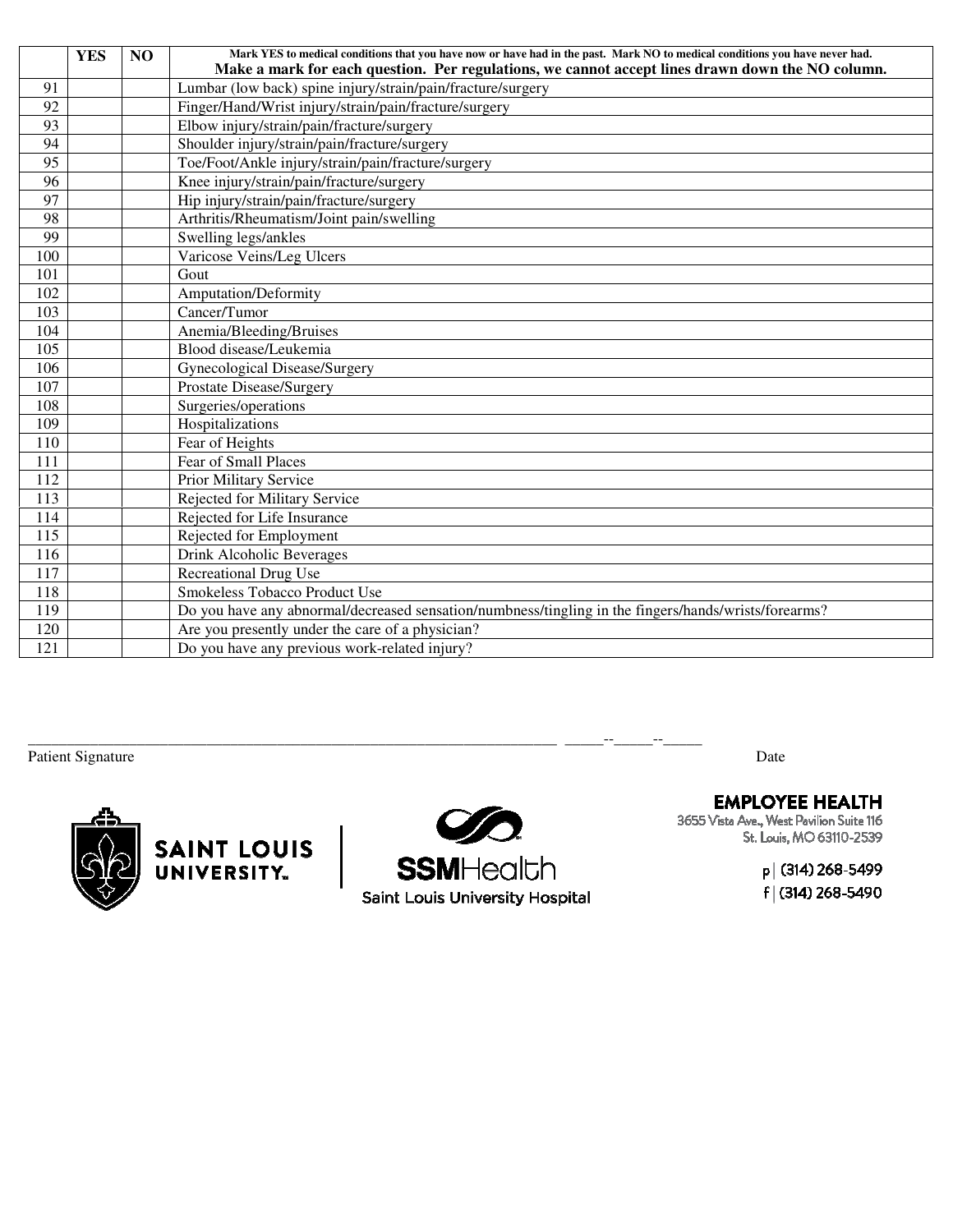## EMPLOYEE HEALTH

providing work related healthcare services for employees of Saint Louis University and SSM Health Saint Louis University Hospital

#### **Laboratory Animal Exposure History**

- 1. \_\_\_\_\_\_\_\_\_\_\_ **Animal Protocol number(s) for this OHP enrollment if known**
- 2.  $\Box$  Yes  $\Box$  No **Have you ever worked with laboratory animals?**
- 3. \_\_\_\_\_\_\_\_\_\_\_\_\_ (months) **How many months have you worked with laboratory animals?**
- 4. **Check the boxes below if you have been in contact with animals and specify contact hours/day, total duration, months at SLU.**

|    |                                                                                                                                                                                                                                                                                                                         |                                                                                  |                                 |                     |                    |                                   | Total                                                                                                                                                                                                                                                                                                                                                                                                                                                                         | Months At  |  |
|----|-------------------------------------------------------------------------------------------------------------------------------------------------------------------------------------------------------------------------------------------------------------------------------------------------------------------------|----------------------------------------------------------------------------------|---------------------------------|---------------------|--------------------|-----------------------------------|-------------------------------------------------------------------------------------------------------------------------------------------------------------------------------------------------------------------------------------------------------------------------------------------------------------------------------------------------------------------------------------------------------------------------------------------------------------------------------|------------|--|
|    | Rats                                                                                                                                                                                                                                                                                                                    | <b>ANIMAL</b>                                                                    | Previously<br>□                 | Currently           | Never<br>$\Box$    | Hours/Day                         | Months                                                                                                                                                                                                                                                                                                                                                                                                                                                                        | <b>SLU</b> |  |
|    |                                                                                                                                                                                                                                                                                                                         |                                                                                  | $\Box$                          | ⊔                   |                    |                                   |                                                                                                                                                                                                                                                                                                                                                                                                                                                                               |            |  |
|    | Mice                                                                                                                                                                                                                                                                                                                    |                                                                                  |                                 | $\Box$              | $\Box$             |                                   |                                                                                                                                                                                                                                                                                                                                                                                                                                                                               |            |  |
|    | Rabbits                                                                                                                                                                                                                                                                                                                 |                                                                                  | $\Box$<br>$\Box$                | □<br>$\Box$         | $\Box$             |                                   | $\overline{\phantom{a}}$                                                                                                                                                                                                                                                                                                                                                                                                                                                      |            |  |
|    | Guinea Pigs                                                                                                                                                                                                                                                                                                             |                                                                                  |                                 |                     | □                  |                                   | $\overline{\phantom{a}}$                                                                                                                                                                                                                                                                                                                                                                                                                                                      |            |  |
|    | Old World Monkeys                                                                                                                                                                                                                                                                                                       | (Baboon, Macaque, etc.)                                                          | $\Box$                          | $\Box$              | □                  |                                   |                                                                                                                                                                                                                                                                                                                                                                                                                                                                               |            |  |
|    | New World Monkeys                                                                                                                                                                                                                                                                                                       | (Squirrel, Marmoset, etc.)                                                       | $\Box$                          | $\Box$              | □                  |                                   |                                                                                                                                                                                                                                                                                                                                                                                                                                                                               |            |  |
|    | Cattle                                                                                                                                                                                                                                                                                                                  |                                                                                  | $\Box$                          | □                   | $\Box$             |                                   |                                                                                                                                                                                                                                                                                                                                                                                                                                                                               |            |  |
|    | Dogs                                                                                                                                                                                                                                                                                                                    |                                                                                  | $\Box$                          | $\Box$              | $\Box$             |                                   |                                                                                                                                                                                                                                                                                                                                                                                                                                                                               |            |  |
|    | <b>Hamsters</b>                                                                                                                                                                                                                                                                                                         |                                                                                  | $\Box$                          | □                   | $\Box$             |                                   |                                                                                                                                                                                                                                                                                                                                                                                                                                                                               |            |  |
|    | Gerbils                                                                                                                                                                                                                                                                                                                 |                                                                                  | $\Box$                          | □                   | $\Box$             |                                   |                                                                                                                                                                                                                                                                                                                                                                                                                                                                               |            |  |
|    | Prairie Dogs                                                                                                                                                                                                                                                                                                            |                                                                                  | $\Box$                          | $\Box$              | $\Box$             |                                   | $\begin{tabular}{cccccc} \multicolumn{2}{c} {\textbf{1} } & \multicolumn{2}{c} {\textbf{2} } & \multicolumn{2}{c} {\textbf{3} } & \multicolumn{2}{c} {\textbf{4} } & \multicolumn{2}{c} {\textbf{5} } & \multicolumn{2}{c} {\textbf{6} } & \multicolumn{2}{c} {\textbf{7} } & \multicolumn{2}{c} {\textbf{8} } & \multicolumn{2}{c} {\textbf{9} } & \multicolumn{2}{c} {\textbf{10} } & \multicolumn{2}{c} {\textbf{11} } & \multicolumn{2}{c} {\textbf{12} } & \multicolumn$ |            |  |
|    | Sheep                                                                                                                                                                                                                                                                                                                   |                                                                                  | $\Box$                          | □                   | $\Box$             |                                   |                                                                                                                                                                                                                                                                                                                                                                                                                                                                               |            |  |
|    | Goats                                                                                                                                                                                                                                                                                                                   |                                                                                  | $\Box$                          | □                   | $\Box$             |                                   |                                                                                                                                                                                                                                                                                                                                                                                                                                                                               |            |  |
|    | Swine                                                                                                                                                                                                                                                                                                                   |                                                                                  | $\Box$                          | $\Box$              | $\Box$             |                                   |                                                                                                                                                                                                                                                                                                                                                                                                                                                                               |            |  |
|    | Other                                                                                                                                                                                                                                                                                                                   |                                                                                  | $\Box$                          | $\Box$              | $\Box$             |                                   |                                                                                                                                                                                                                                                                                                                                                                                                                                                                               |            |  |
|    |                                                                                                                                                                                                                                                                                                                         |                                                                                  |                                 |                     |                    |                                   |                                                                                                                                                                                                                                                                                                                                                                                                                                                                               |            |  |
| 5. |                                                                                                                                                                                                                                                                                                                         | $\Box$ Yes $\Box$ No Do you think that you are allergic to any of these animals? |                                 |                     |                    |                                   |                                                                                                                                                                                                                                                                                                                                                                                                                                                                               |            |  |
|    |                                                                                                                                                                                                                                                                                                                         | If yes, please check all that apply:                                             |                                 |                     |                    |                                   |                                                                                                                                                                                                                                                                                                                                                                                                                                                                               |            |  |
|    | $\Box$ Rats                                                                                                                                                                                                                                                                                                             | $\Box$ Mice                                                                      | $\Box$ Rabbits                  |                     |                    | $\Box$ Guinea Pigs $\Box$ Monkeys | $\Box$ Cattle                                                                                                                                                                                                                                                                                                                                                                                                                                                                 |            |  |
|    | $\Box$ Dogs                                                                                                                                                                                                                                                                                                             | $\Box$ Cats                                                                      | $\Box$ Hamsters                 | $\Box$ Gerbils      |                    | $\Box$ Prairie Dogs $\Box$ Dogs   |                                                                                                                                                                                                                                                                                                                                                                                                                                                                               |            |  |
|    | $\Box$ Sheep                                                                                                                                                                                                                                                                                                            | $\Box$ Goats                                                                     | $\Box$ Swine                    |                     |                    |                                   |                                                                                                                                                                                                                                                                                                                                                                                                                                                                               |            |  |
| 6. | $\Box$ Yes $\Box$ No Have you ever had any problems working around animals?                                                                                                                                                                                                                                             |                                                                                  |                                 |                     |                    |                                   |                                                                                                                                                                                                                                                                                                                                                                                                                                                                               |            |  |
|    |                                                                                                                                                                                                                                                                                                                         |                                                                                  |                                 |                     |                    |                                   |                                                                                                                                                                                                                                                                                                                                                                                                                                                                               |            |  |
| 7. | $\Box$ Yes $\Box$ No Do you currently experience problems working around animals?                                                                                                                                                                                                                                       |                                                                                  |                                 |                     |                    |                                   |                                                                                                                                                                                                                                                                                                                                                                                                                                                                               |            |  |
|    |                                                                                                                                                                                                                                                                                                                         |                                                                                  |                                 |                     |                    |                                   |                                                                                                                                                                                                                                                                                                                                                                                                                                                                               |            |  |
| 8. | $\Box$ Yes $\Box$ No Do you have any of the following symptoms when working with animals?<br>If yes, please check all that apply:<br>$\Box$ Hand rash $\Box$ Other rash<br>$\Box$ Itchy eyes<br>$\Box$ Watery eyes $\Box$ Runny nose $\Box$ Scratchy throat<br>$\Box$ Trouble breathing<br>$\Box$ Cough $\Box$ Wheezing |                                                                                  |                                 |                     |                    |                                   |                                                                                                                                                                                                                                                                                                                                                                                                                                                                               |            |  |
|    |                                                                                                                                                                                                                                                                                                                         |                                                                                  |                                 |                     |                    |                                   |                                                                                                                                                                                                                                                                                                                                                                                                                                                                               |            |  |
| 9. | Do you use or wear any of the following items when working with animals?                                                                                                                                                                                                                                                |                                                                                  |                                 |                     |                    |                                   |                                                                                                                                                                                                                                                                                                                                                                                                                                                                               |            |  |
|    | Protective Eyewear                                                                                                                                                                                                                                                                                                      |                                                                                  | $\Box$ Yes                      | $\square$ Sometimes |                    | $\Box$ No                         |                                                                                                                                                                                                                                                                                                                                                                                                                                                                               |            |  |
|    | Mask                                                                                                                                                                                                                                                                                                                    |                                                                                  | $\square$ Yes                   | $\Box$ Sometimes    |                    | $\Box$ No                         |                                                                                                                                                                                                                                                                                                                                                                                                                                                                               |            |  |
|    | Respirator                                                                                                                                                                                                                                                                                                              |                                                                                  | $\square$ Yes                   | $\Box$ Sometimes    |                    | $\square$ No                      |                                                                                                                                                                                                                                                                                                                                                                                                                                                                               |            |  |
|    | Lab Coat                                                                                                                                                                                                                                                                                                                |                                                                                  | $\Box$ Yes                      | $\Box$ Sometimes    |                    | $\square$ No                      |                                                                                                                                                                                                                                                                                                                                                                                                                                                                               |            |  |
|    | Gloves                                                                                                                                                                                                                                                                                                                  |                                                                                  | $\square$ Yes                   | $\Box$ Sometimes    |                    | $\Box$ No                         |                                                                                                                                                                                                                                                                                                                                                                                                                                                                               |            |  |
|    | $\Box$ Infectious                                                                                                                                                                                                                                                                                                       | 10. Are any agents of the following hazardous groups used in these animals?      | $\Box$ Teratogenic/Carcinogenic |                     | $\Box$ Radioactive |                                   |                                                                                                                                                                                                                                                                                                                                                                                                                                                                               |            |  |
|    |                                                                                                                                                                                                                                                                                                                         |                                                                                  |                                 |                     |                    |                                   |                                                                                                                                                                                                                                                                                                                                                                                                                                                                               |            |  |
|    |                                                                                                                                                                                                                                                                                                                         |                                                                                  |                                 |                     |                    |                                   |                                                                                                                                                                                                                                                                                                                                                                                                                                                                               |            |  |